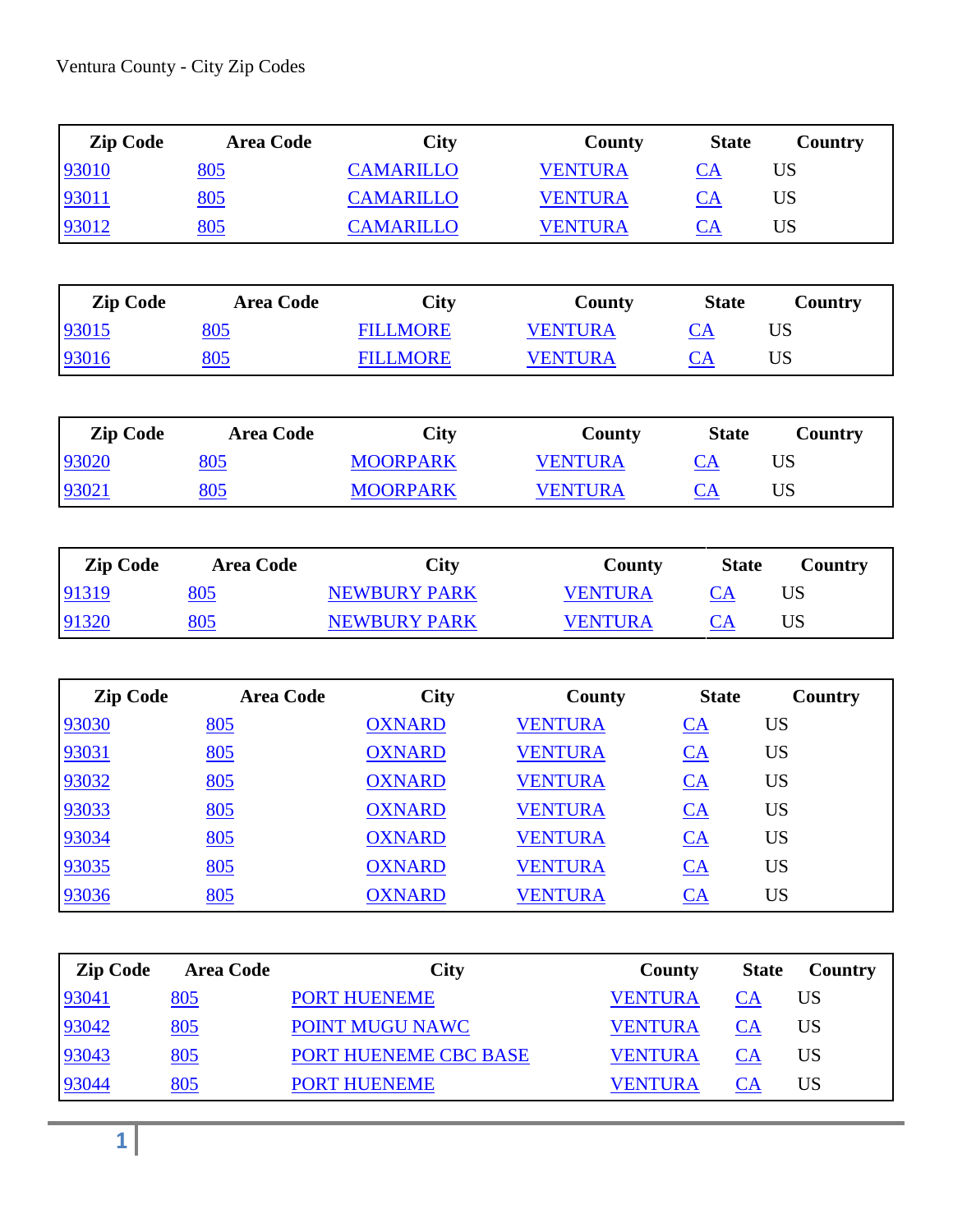| <b>Zip Code</b> | <b>Area Code</b> | <b>City</b>        | <b>County</b>  | <b>State</b>     | Country   |
|-----------------|------------------|--------------------|----------------|------------------|-----------|
| 93060           | <u>805</u>       | <b>SANTA PAULA</b> | <b>VENTURA</b> | $CA$             | <b>US</b> |
| 93061           | 818              | <b>SANTA PAULA</b> | <b>VENTURA</b> | $\underline{CA}$ | <b>US</b> |
|                 |                  |                    |                |                  |           |
| <b>Zip Code</b> | <b>Area Code</b> | <b>City</b>        | County         | <b>State</b>     | Country   |
| 93062           | <u>805</u>       | <b>SIMI VALLEY</b> | <b>VENTURA</b> | $CA$             | <b>US</b> |
| 93063           | 805              | <b>SIMI VALLEY</b> | <b>VENTURA</b> | $CA$             | <b>US</b> |
| 93065           | 805              | <b>SIMI VALLEY</b> | <b>VENTURA</b> | $CA$             | <b>US</b> |
| 93094           | 805              | <b>SIMI VALLEY</b> | <b>VENTURA</b> | $CA$             | <b>US</b> |
| 93099           | 805              | <b>SIMI VALLEY</b> | <b>VENTURA</b> | $CA$             | <b>US</b> |

| <b>Zip Code</b> |                  | <b>Area Code</b>    | <b>City</b>           | County         | <b>State</b>   |                  | Country   |
|-----------------|------------------|---------------------|-----------------------|----------------|----------------|------------------|-----------|
| 93066           | 805              |                     | <b>SOMIS</b>          | <b>VENTURA</b> | $CA$           | <b>US</b>        |           |
|                 |                  |                     |                       |                |                |                  |           |
| <b>Zip Code</b> | <b>Area Code</b> |                     | <b>City</b>           |                | County         | <b>State</b>     | Country   |
| 93001           | 805/818          | <b>VENTURA</b>      |                       |                | <b>VENTURA</b> | $CA$             | <b>US</b> |
| 93002           | 805              | <b>VENTURA</b>      |                       |                | <b>VENTURA</b> | CA               | <b>US</b> |
| 93003           | 805              | <b>VENTURA</b>      |                       |                | <b>VENTURA</b> | CA               | <b>US</b> |
| 93004           | 805              | <b>VENTURA</b>      |                       |                | <b>VENTURA</b> | $CA$             | <b>US</b> |
| 93005           | 805              | <b>VENTURA</b>      |                       |                | <b>VENTURA</b> | $CA$             | <b>US</b> |
| 93006           | 805              | <b>VENTURA</b>      |                       |                | <b>VENTURA</b> | CA               | <b>US</b> |
| 93007           | 805              | <b>VENTURA</b>      |                       |                | <b>VENTURA</b> | CA               | <b>US</b> |
| 93009           | 805              | <b>VENTURA</b>      |                       |                | <b>VENTURA</b> | CA               | <b>US</b> |
| 93041           | 805              | <b>PORT HUENEME</b> |                       |                | <b>VENTURA</b> | CA               | <b>US</b> |
| 93042           | 805              |                     | POINT MUGU NAWC       |                | <b>VENTURA</b> | $\underline{CA}$ | <b>US</b> |
| 93043           | 805              |                     | PORT HUENEME CBC BASE |                | <b>VENTURA</b> | CA               | <b>US</b> |
| 93044           | 805              | <b>PORT HUENEME</b> |                       |                | <b>VENTURA</b> | CA               | <b>US</b> |

| <b>Zip Code</b> | <b>Area Code</b> | City         | County     | <b>State</b> | Country |
|-----------------|------------------|--------------|------------|--------------|---------|
| 93066           | 805              | <b>SOMIS</b> | JENTI IR A |              | US      |